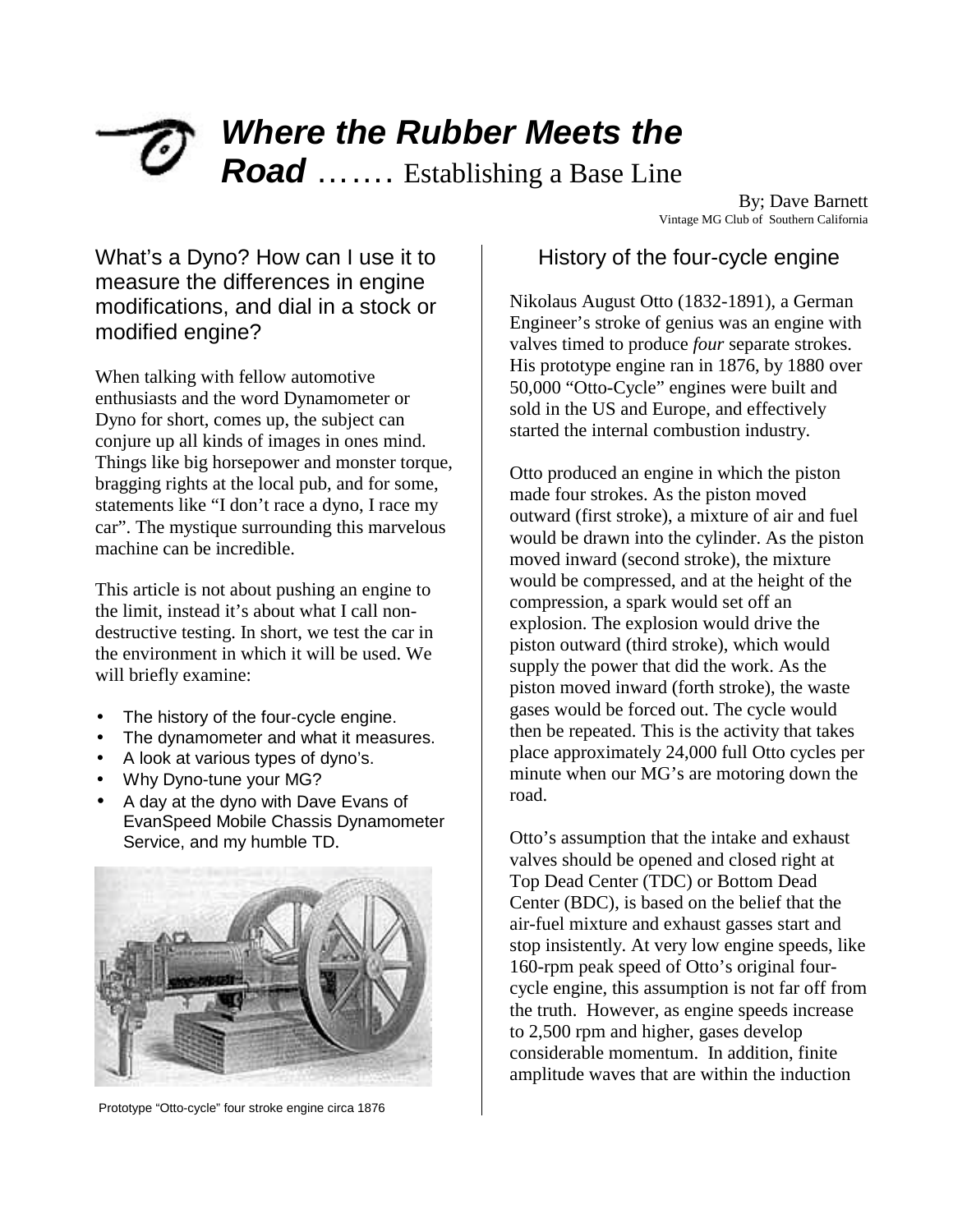and exhaust systems, carries substantial energy and influence mass flow.

This complex phenomenon changed everything. To a great extent, it is the understanding and harnessing of this phenomenon that determines the success of most engine modifications. Induction design, camshaft profiles, cylinder head ports, valve size, exhaust tubing and length, and many other engine components must harness the hidden forces in the flow of gasses if they are to produce optimum power, efficiency and/or economy.

## The Dynamometer and what it measures



Rich Gaspard baron de Prony

The need to accurately measure the power output of and engine has been around since the days of the steam engine. In 1821 Gasoard Clair Francois Marie Riche de Prony (1755- 1839) invented the "de Prony brake" Dynamometer. This invention was based on ideas of Jean Nicolas Pierre Hachette (1796- 1834) and Pierre Simon Girard (1765-1836).

Before we continue exploring the evolution of dynamometers and engine testing, It's helpful to understand the forces that a dyno must absorb and how these forces are utilized to produce measurements of **Torque** and **Horsepower.** 

Understanding torque and horsepower can be seam to be complicated and confusing. In simple terms torque as it relates to our MG, is the force that propels our cars down the high

way. Horsepower is the force that determines how fast the force (torque) makes it happen.

#### **Torque**

Let's take a look at physics behind what "comes out" of an engine and what goes into the dynamometer. To begin, let's define the *force* the engine produces as something we will call *torque*. Richard Feyman, (1918-1988) once described this concept as: "Force is the stuff that is needed to *make things* move in a straight line and the stuff that *makes something rotate* is 'rotary force,' or 'twisting force,' and that is called torque."

The engine is now generating rotary *motion*. According to Feyman: "If we maintain the analogy between straight-line and angular motion, force times the distance of movement is work, and force times the swept angle of movement is also work"

David Vizard author of the book Tuning BL's A-Series Engine explains torque this way; the lever arm length in an engine is, to all intents and purposes, half the stroke length. The distance from the crank center to the big end centerline, and the force the engine exerts at that radius is due to the pressures in the cylinder. The stroke length can't be changed, at least not without redesigning the engine. The pressures in the cylinder are limited by the amount of air drawn into the cylinder.

**So ultimately the torque output of an engine is limited by just how effectively we can make it breath**. The more air we can cram into the cylinder then all other things being equal, the more torque the engine will produce. With out the help of tuned intake or exhaust systems, an engine reaches the limit of breathing in a normally aspirated form at 100% Volumetric Efficiency. Volumetric Efficiency refers to how breathing efficiency has been achieved. Unmodified engines usually range between 70 and 85% cylinder fill. VE for a modified engine can be as high as 130%. Airflow generally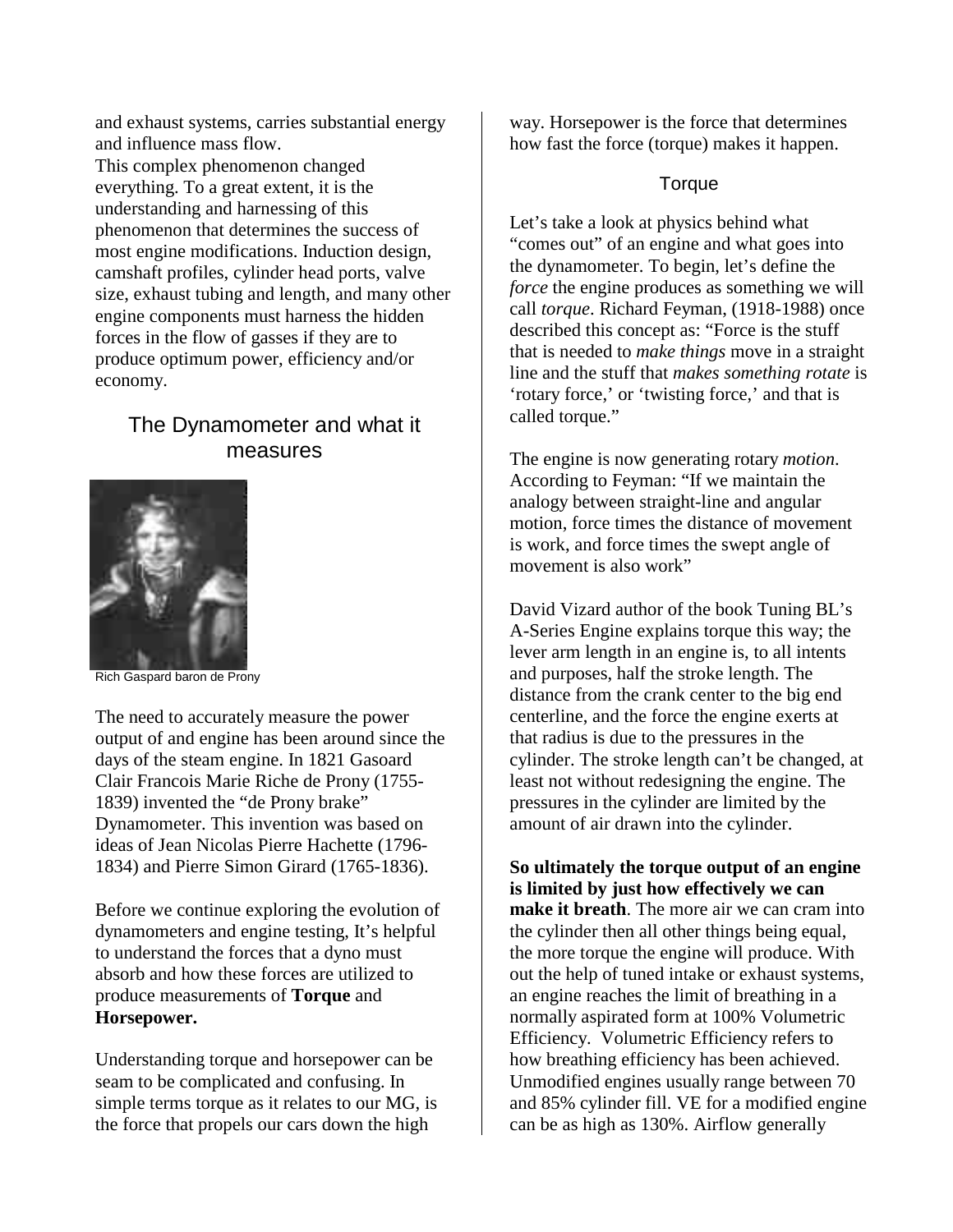increases with rpm until it reaches the maximum flow capacity of the valves, ports, intake manifold, carburetors or whichever is the major restriction. Once maximum flow capacity is reached it remains constant despite increases in rpm. At this point the engine becomes "flow limited," therefore volumetric efficiency and torque go down. If you increase the engine cylinder filling capability, the torque peak moves up the rpm band along with horsepower. The greater the cylinder is filled, the greater the force exerted on the piston by the expanding gases and the greater torque.

An engine is sometimes referred to as a "torque engine," meaning that it was built predominately with torque in mind. In reality, there is no such thing because any engine that has torque also has horsepower. At some point within the operating range of the engine, as rpm increases, the peak torque will cross over and peak horsepower will increase.

#### Horsepower



PAR

James Watt (1736-1819) a British engineer and inventor of the steam engine, (Based on the work of Thomas Savery and Thomas Newcomen, who created a steam-powered pump called the "Miners' Friend"), dreamed up what we are all searching for: Horsepower. Watt wanted to know how many horses his steam engine would replace. He found that a robust horse could lift a 150-pound weight 220 feet in the air (using a pulley system) in 60 seconds. He eventually settled on the figure that is now the currently accepted standard for

one horsepower: 33,000 pound-feet per minute or 550 pound-feet per second. Torque and horsepower are often confused, although they are closely related in the equation for measuring horsepower. By definition, horsepower is equal to force multiplied by distance; divide by time as expressed below;

$$
hp = \frac{2\pi p i \times torque \times rpm}{33,000}
$$

To simplify the equation we can substitute Watt's 17<sup>th</sup> Century definition of horsepower, by using the constant 5252. If 33,000 poundsfeet per minute is divided by 2 times *pi* (6.2832), the result is 5252.1008 rounded to 5252 therefore;

$$
hp = \frac{torque \; x \; rpm}{5252}
$$

If we want to develop a torque curve relative to

$$
torque = \frac{hp \times 5252}{rpm}
$$

horsepower then;

Since horsepower is equal to torque multiplied by rpm, any torque increase results in a power increase at a given rpm level. This is why it is better to concentrate on improving torque instead of horsepower for the best performing engine.

#### A look at various types of dyno's

I think that it's important to note up front that there are so many variables involved in testing an engine on a dynamometer that trying to relate the results from one type of dyno to the next is foolish. Just getting repeatability on the same dyno can sometimes be very difficult.

An Internet search of the US Patent Office turned up an astounding 2,398,174 patents relating to the Dynamometer. Well I think we can narrow it down to the following types:

- Engine Dynamometer
- Stationary Chassis Dynamometer
- Rolling Road Mobile Dynamometer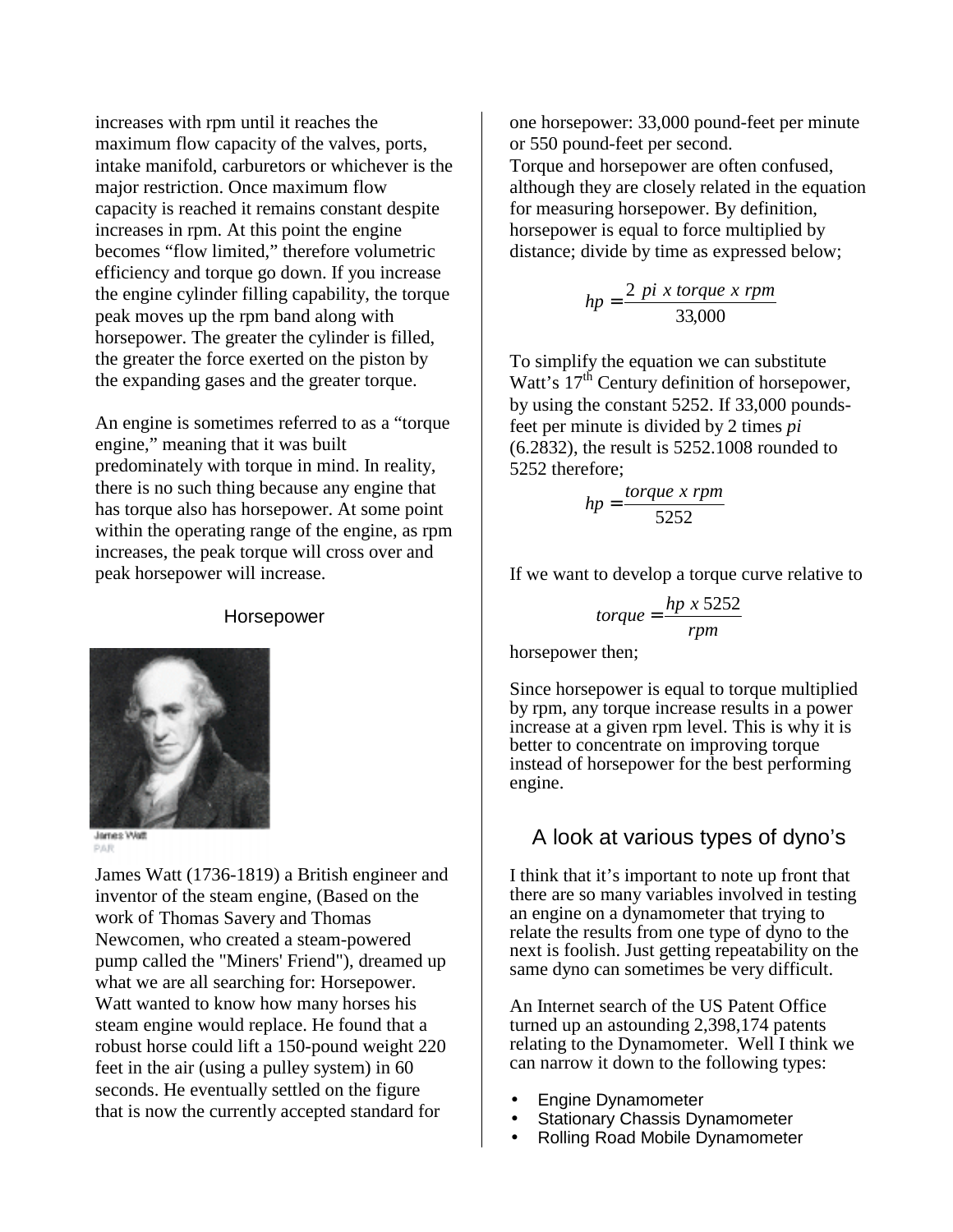• Driving your own Dyno and measuring performance using an Accelerometer

### Engine Dynamometer

What is an engine dynamometer and what is it used for? An engine dynamometer primary function is for Research and Development. It is normally located in a test cell. This is an enclosed room where the complete environment is controlled.

There are several companies that manufacture engine dynamometers. The one that I am most familiar with is the SuperFlow SF-901. To my knowledge this product is one of the most accurate engine dynamometers available today.



SuperFlow 901 engine dynamometer

Because we have our engine in an isolated area, we can make changes to the engine, make a pull and immediately review the results. (Pull refers to the handle that is located on the dyno console). Today, the SF-901 can be used in conjunction with a computer and can provide *real-time* graphs of power and torque and other variables.



SuperFlow 901 Operators console

If we wanted to compare the power differences of a well-ported stock cylinder head and let's say aluminum "Laystall Lucas" head, this is the dyno that would be used. The engine dynamometer is also used to establish a base line for a new engine combination.

The SF-901 can monitor over 80 Channel Descriptions, i.e. engine torque, engine power in horsepower, brake specific fuel consumption, volumetric efficiency, all kinds of pressure and temperature measurements.

What most people seam to be interested in is horsepower output. On an engine dyno it is often measured as bhp (brake horsepower). This is number can be misleading if the engine being tested does not have a fan, generator, the exact exhaust system used, etc. Additionally, a correction factor is used. The industry standard corrected data for 29.92 inches Hg, 60 degrees Fahrenheit dry air. These are the highest numbers you will see for an engine tested in this manner.

# Stationary Chassis Dynamometer

The British actually use a more accurate description for this dyno, they call it a Rolling Road dynamometer.

Dynojet's Automotive Chassis Dynamometer is widely used in the country for testing and is the officially licensed NASCAR dynamometer. This chassis dyno uses 48-inch knurled, precision balanced drums. The car is actually driven and can attain speeds up to 160 mph.



Dynojet Automotive Chassis Dynamometer

Let's say that we have built what we believe is the ultimate XPAG or XPEG engine. Now we want to install the engine in the car. This is where the rubber really meets the road, well almost.

First off we will find that the horsepower and torque are down from the results that we recorded on the engine dyno. We are now testing our MG at close to 400-500 feet above sea level. Lets say that we recorded a 'corrected' 100 hp at the flywheel. Now we are down to 87-installed hp. That's because the 12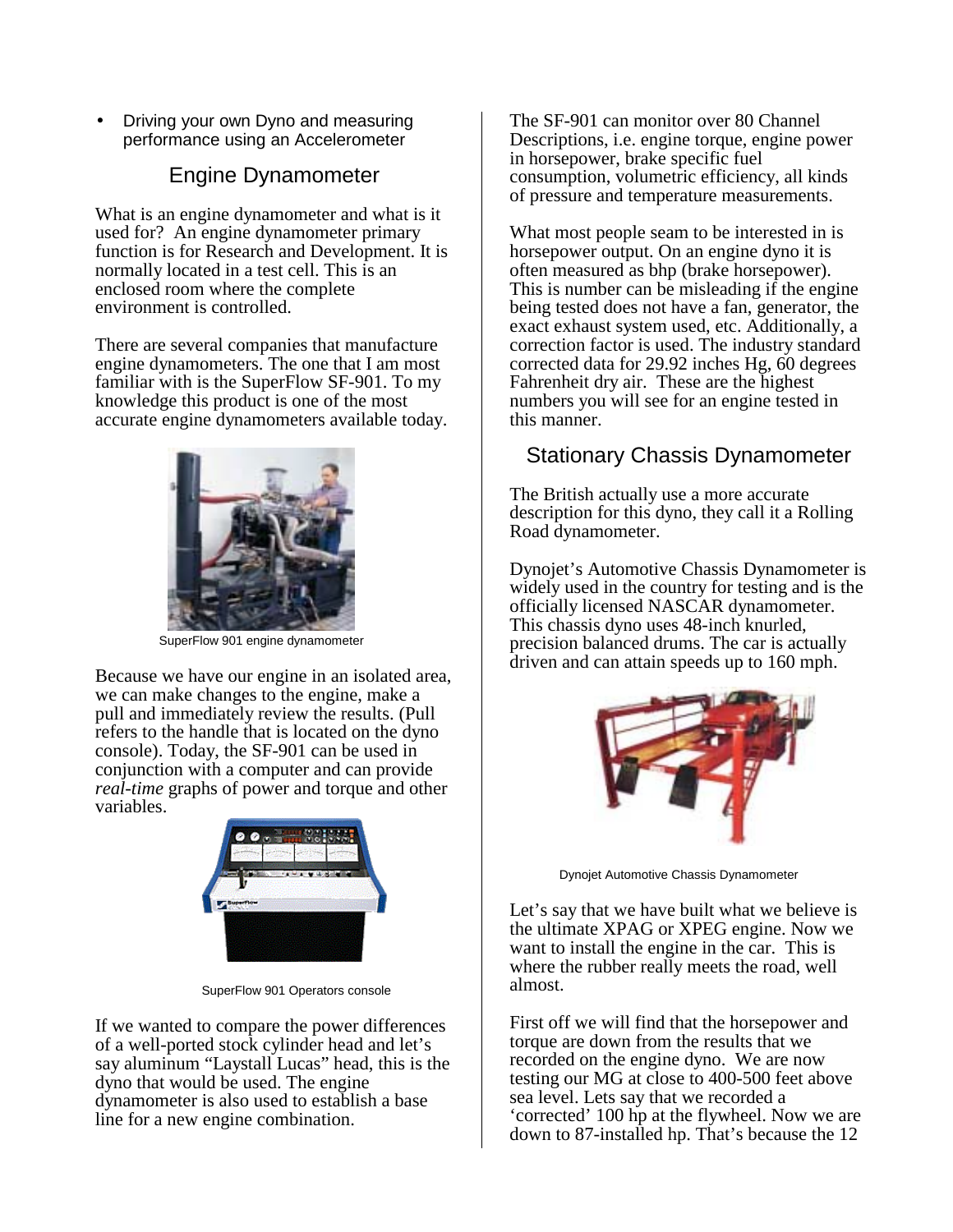hp we lost is something we never had in the first place, due to changes in air density, and increased temperature in the engine compartment. Next we have losses in the transmission, rear axle, and tires. It's entirely conceivable that the 100 hp we started with is now down to 60-65. If we through out the initial 12 hp we didn't have to begin with we are now producing 72-77 net horsepower.

### Rolling Road Mobile Dynamometer

When using a rolling Road Mobile Dynamometer we can have the dyno come to us or locate it in an area that is easily accessible. The reason that I am bringing this up is that I believe that we are very lucky to have one in our area.

David Evans owner of EvenSpeed mobile chassis dynamometer service, is located in upland. David specializes in dyno-tuning British cars. He is well versed in tuning SU's as well as Weber or Dellorto carburetors. In fact, if you have a blown MG with a single carb, David can tailor a needle to provide the correct air fuel mixture from idle to WOT (Wide Open Throttle).

#### Driving you're own Dyno and measuring performance using an Accelerometer

Tesla Electronics manufactures a very unique product. It's called the G-TECH/Pro. The product has been around for a number of years. In 1995 the original G-TECH product garnered SEMA (Specialty Equipment Market Association) "Best New Accessory." The latest configuration includes new Digital Signal Processing algorithms coupled with a precision Silicon Accelerometer.



G-TECH Performance Meter Pro

The G-TECH can calculate many different measurements that can be gathered from acceleration over time and include; Horsepower, ¼ mile E.T. (Elapsed Time), ¼ mile Speed, 0-60 E.T., Longitudinal G's, 60-0 Braking and Lateral G's. Although I have never used this product, It looks pretty good. And sells for only \$140. If this thing works it could provide a substantial savings, compared to the cost of a rolling road dyno session.

#### Why Dyno-tune your MG?

If you have recently rebuilt your XPAG or XPEG engine, and changes were made to the engine like; increased bore, camshaft change, cylinder head work, larger carburetors etc. Then, in my opinion, it would be beneficial to have you car dyno tuned on a rolling road dyno.

If you have built a completely stock engine; standard bore, standard camshaft, etc. and you want to tune your engine for it best performance and or economy, then I would recommend the engine be run on a rolling road dyno.

Why? In the case of a modified engine the basic design has been changed or altered. If for example the engine bore was increased from 1250 cc to 1328 cc (.080 overbore), then the compression ratio has just increased.

If the compression ration is increased then:

- Cylinder pressure will increase. Brake mean effective pressure (BMEP), is the engineering term that refers to the amount of cylinder pressure that controls the power output of a given engine displacement and is measured on an engine dyno.
- The greater the air/fuel mixture is compressed, thus requiring a change in the mixture calibration.
- The potential for detonation is increased. Note that it is not always possible to hear the detonation occurring.
- Engine timing and the mechanical advance curve may need to be changed.

As changes in an engine are made, (even as slightly as running the new and improved California fuel), re-calibration of the engine is